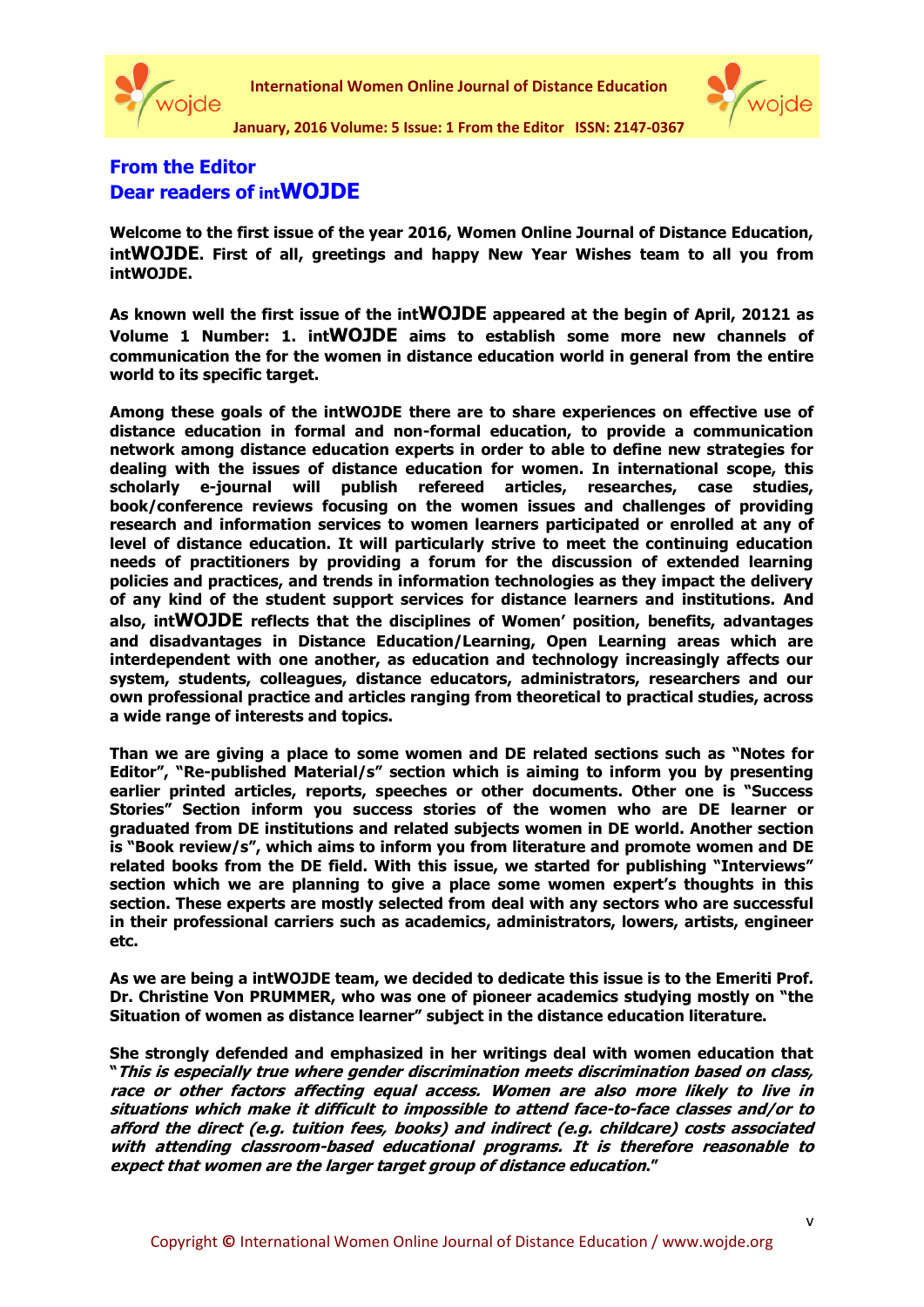



**In this issue, is published 2 articles, by 4 authors, from 2 different countries. These published articles are arrived to intWOJDE from Nigeria and Pakistan. In addition we placed 6 re-published materials, one book review, one success story and two interviews.**

**Our first article, entitled as "Inaccessibility of Women Attending Open Distance Learning (ODL) in National Open University Of Nigeria (NOUN), Ekiti-State Branch", written by Adebayo Lawrence OJO, from Nigerian Educational Research and Development Council (NERDC), Sheda-Abuja, NIGERIA. This paper meritoriously sets out to explore and provide an up-to-date picture on sociological impediments that lead to inaccessibility faced by women attending ODL in their quest to study, specifically at the National Open University of Nigeria (NOUN) Ekiti-State, Branch. Proportionate sampling technique was used to select three hundred (300) respondents from part 1-4 based on their physical appearance at the centre premises and their claims, evidence presented (Student Identification Card) that they were students of NOUN.** 

**Finding revealed that Institutional, Situational and ICT were significant to the sociological impediment that leads to women inaccessibility on ODL in the covered area of study, because all were big than 0.05 level of significance. The findings of the study will be utilized instrumentally and theoretically in informing policy directives by public universities presently involved in ODL programmes at large.** 

**Second article is reached from Pakistan as join research written by Abdul Jabbar BHATTI, Nabi B. JUMANI and Samina Yasmin MALIK from an International Islamic University Islamabad. Their study is aimed that finding out effect of mobile phone on the participation rate of women in higher education. The objectives of the study were to find out effect of mobile phone to; encourage women to participate in higher programmes, guide the students during the course, and prevent these students from leaving the programmes uncompleted. It was expected that mobile phone would increase students' participation and decrease dropout. This experimental study consisted of two groupsexperimental group and control group, each comprised of 200 women who passed the BA (14 years education) in 2007 and did not continue their further education. The women were selected by convenient sampling method. The experimental group was further divided into four sub-groups.** 

**The study was delimited to the district Muzaffargarh of Punjab province of Pakistan. It was found that the use of mobile phones; increases the participation rate of the women into institutions of higher education, decreases the drop out ratio of enrolled students, and enhances the performance of students of the higher education institutions.** 

**In addition, one of re-published materials is related with "usage mobile" by women in this issue. So their research should be seen an important.**

**In this issue "re-published" section contains 6 published materials parallel with our journal content. The first one titled as "WOMEN IN DISTANCE LEARNING: 2 ND CHANCE OR 3 RD SHIFT?", presented and written by Aggeli, A., & Vassala, P. Their paper is focusing on the female way of being a distance learner. At first to point out the crucial reasons why women attend open, distance, and flexible learning programs, as well as their objectives and their motives and then, reporting on the factors they consider when they select a distance learning program or course.** 

**Finally, they explore the obstacles hindering women's access to distance education or impeding their successful studies and we will suggest actions that would make their attending easier.**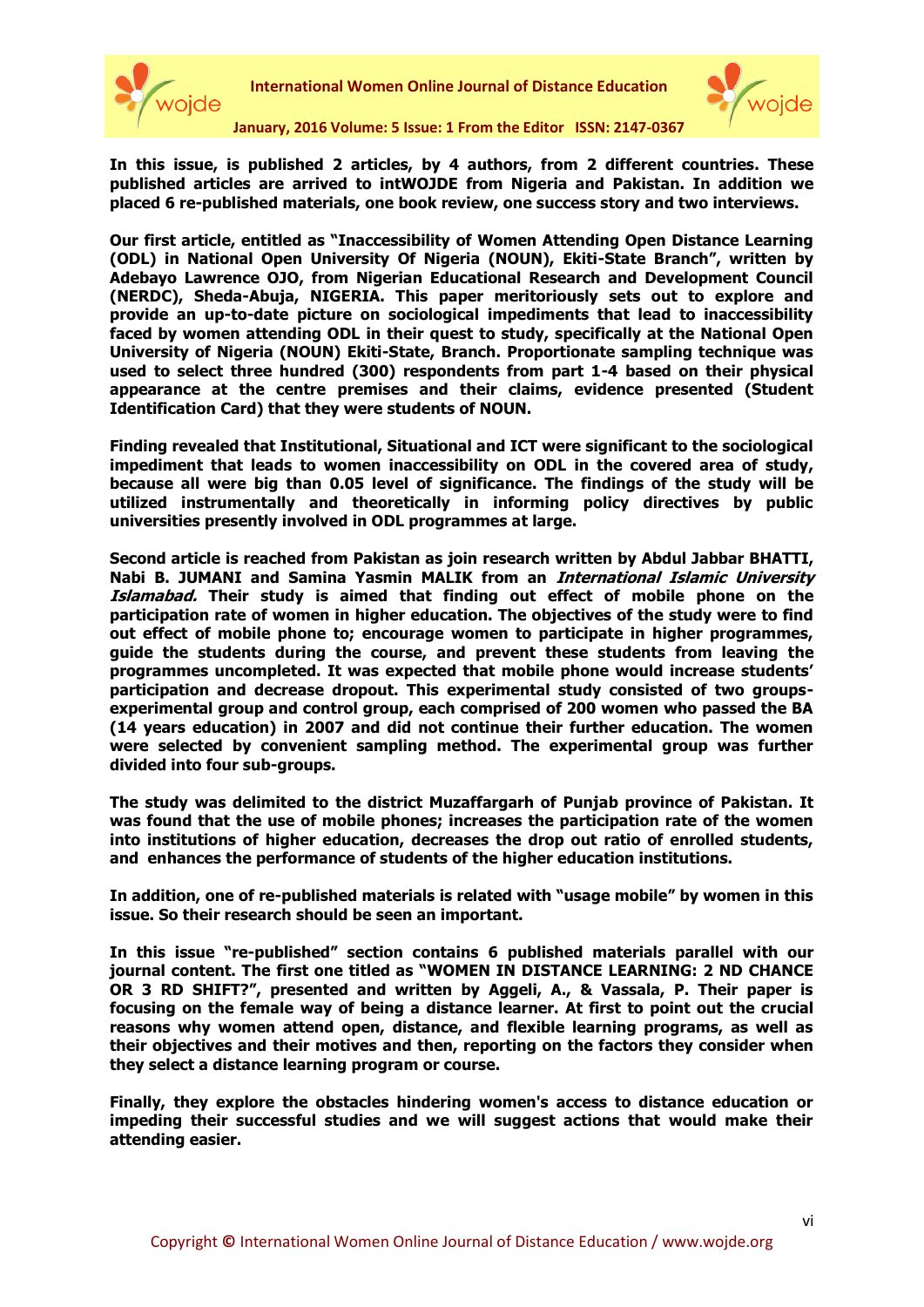



**2nd published material was relate winning women' competitive race with extended. This paper By: John Leh, CEO, Lead Analyst at Talented Learning, LLC. It introduces us to the topic(s) of extended enterprise learning and outlines the very tangible, and measurable business benefits. It is discussing tools and technology which we will need to engage the voluntary users of the extended enterprise and give you steps and advice to get going at our organization.**

**The 3rd published material is very interesting project with conducted ten years before and titled as "Distance Education and Women: Final Project", conducted by Rose Ann SWANSON under supervene by Dr. Gina Wong-Wylie on March 16, 2005. In this project is mention that many women are attracted to the flexibility and accessibility of DE and its potential for attainment alongside childrearing. For women who have committed to raising their children at home, pursuing their education by DE is seen as an ideal opportunity and possibility. As such, one major consideration in examining DE for women is childbearing/parenting and how women incorporate this significant time into their already existing professional goal-oriented activities. Pregnancy and motherhood affects all aspects of a woman's life including the biological, psychological, and social; finding a way to balance these factors along with educational goals is vital to their success. Many women have made a conscious decision to pursue tertiary education alongside childbearing and childrearing without prior knowledge as to what this endeavor entails.**

**The 4th published material was a report about gender. Summit Gender 7 Europe, Report is titled as "Report From The 2015 European Gender Summit To The European Commission and European Parliament, Research and Innovation Quality through Equality: Mastering Gender in Research Performance, Context and Outcomes, November 6-7 2015, published in Berlin, Germany. The aim of the Gender Summit platform is to help advance gender mainstreaming efforts in research and innovation by making sure that the science community and stakeholders in science endeavors are well acquainted with relevant research evidence and benefits of gender sensitive and responsive knowledge production, application and communication. Helping achieve success in delivering gender objectives in Horizon 2020 is one of the main goals of the European Gender Summit and suggest recommendations for actions, arising from the assessment by the European Commission of the first year of HORIZON 2020.**

**The fifth and sixth published materials belongs tor UNESCO reports. The fist on titled as "Gender and Mobile Learning", reported by UNESCO'2015. The main question is to findout satisfied answers for how this is best accomplished and what role technology can play is the starting point for Mobile Learning.**

**The second report Mobile Learning Week 2015 (MLW 2015) aimed to illuminate how increasingly ubiquitous, affordable and powerful mobile technology -from basic handsets to the newest tablet computers- can be leveraged to accelerate high quality education for women and girls, especially those living in disadvantaged communities. The event aims to help direct the world towards greater gender equality, both in education and beyond.**

**In this issue a book is reviewed by intWOJDE. This book provides valuable insights into the situation of women in distance education around the world. A wide variety of evidence from different countries supports the conclusion that open and distance learning has the potential to provide equal opportunities in higher and continuing education and that these are currently being missed. The author provides conclusive evidence that distance education, while involving a degree of risk to the stability of families and relationships, etc., nevertheless offers women a chance which, on balance, is worth taking.**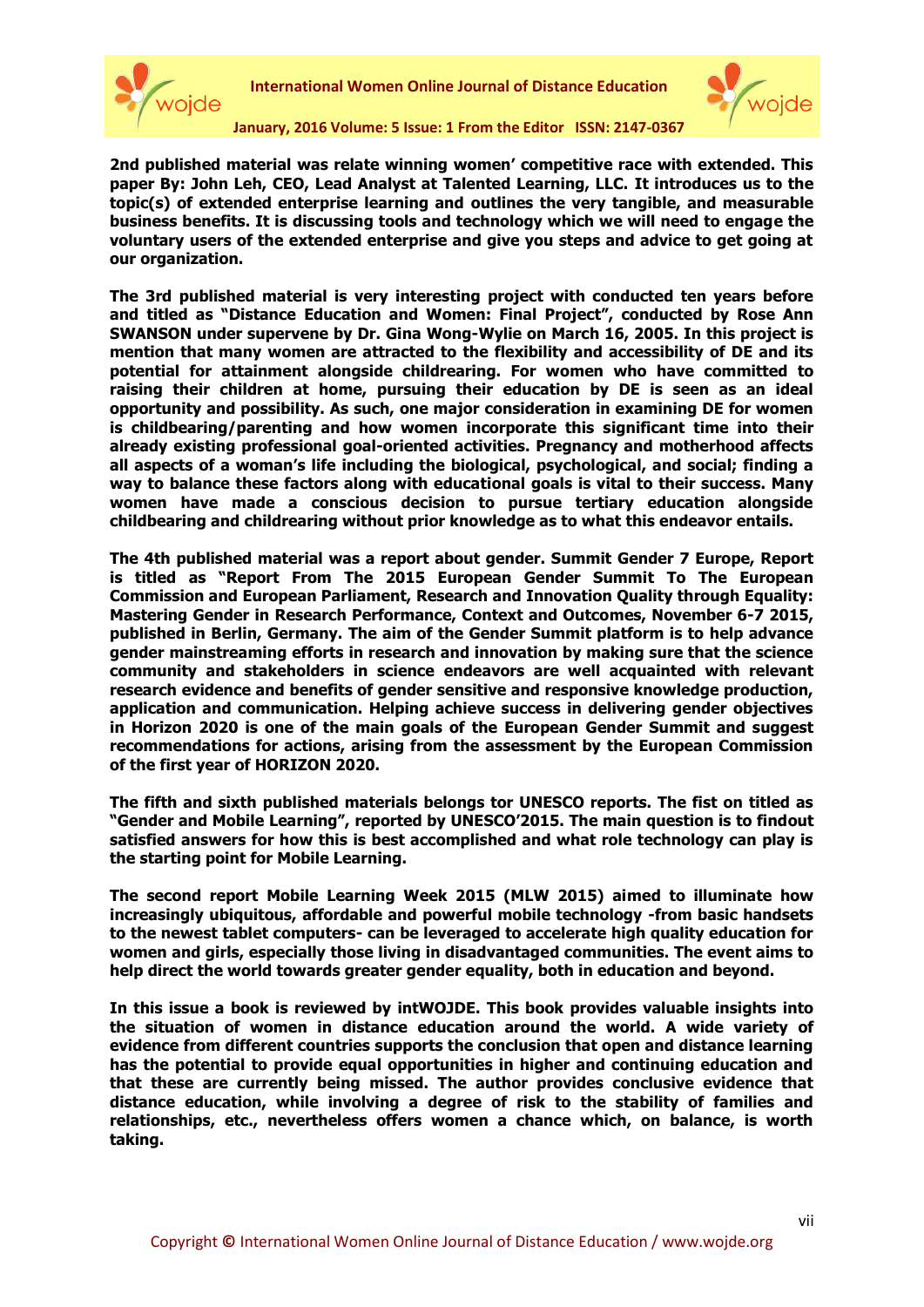



**One success story is placed in this issue. The story tell us Kate's Story, titling as "MY OPEN UNIVERSITY EXPERIENCE" which written by [Kate CRUDGINGTON.](http://www.huffingtonpost.co.uk/kate-crudgington/) She mentioned in her story that "I have always relied on literature to help me process things. I cite Ronald Dahl's Matilda as one of my earliest and closest friends (I'll allow a 10 second laughing break here). She knew books weren't for 'boffins' (classic year six banter) and your mind is an immensely powerful instrument which needs to be tuned, and re-tuned with all kinds of new information. It's this desire to devour the written word which made me choose The Open University and why, despite my initial traumatic entry into higher education, I never gave up. Regardless of what was happening at work or in my personal life, I always felt I could hit the books and everything would be fine. The quiet, inner knowledge that I was consistently working towards something kept me going for six strong years. People who insist they 'don't read' don't realize what they're missing".**

**As I mentioned above we started a new column as "Interview". We placed two interviews here. Interviews are realized by Harun SERPIL, intWOJDE, Anadolu University, Eskisehir, TURKEY on the topic of "THE ROLE AND FUNCTION OF DISTANCE EDUCATION WORLD FROM WOMEN PESPECTIVE".** 

**The first interview is realized with Ms. Aysel OZFIRAT who was one of the pioneer people which involved in various aspects of distance education applications of the Ministry of Education. These applications are Open High School, Vocational Open High School, Public Primary School, Vocational and Technical Open Education School, and Vocational Proficiency Certificate programs. Our "Interview" section will start with her views on distance education from the point of view of the Ministry of Education which started in the 1990s.**

**Our the second guest is Assistant Prof. Dr. Gülser Acar DONDURMACI from Zirve University, Gaziantep, TURKEY, Istanbul branch. She has been involved in distance education since 2002. During this time, first she worked for Ahmet Yesevi International Turkish-Kazakh University and then for Zirve University, Gaziantep, TURKEY where she is still working at.** 

**She has worked especially in the launching and managing of such systems, so she can definitely say that she is experienced in the field of distance education based on her professional and academic experience. She is emphasized in her interview that "there is growing attention paid to distance education both by the private and the public sectors in Turkey. The private sector sees distance education as an effective way of cutting training expenses for their staff".**

**Dear readers, int.WOJDE wishes to add new sections in its body as "Notes for Editor" and a "Conference Review", "Success Stories", "Interviews", etc. in its future issues as soon as possible. So we are waiting materials for these sections too in due course.**

**You can reach us online either directly at [http://www.wojde.org](http://www.wojde.org/) To receive further information and to send your recommendations and remarks, or to submit articles for consideration, please contact intWOJDE Secretariat at the below address or e-mail us at [intwojde@gmail.com](mailto:intwojde@gmail.com)**